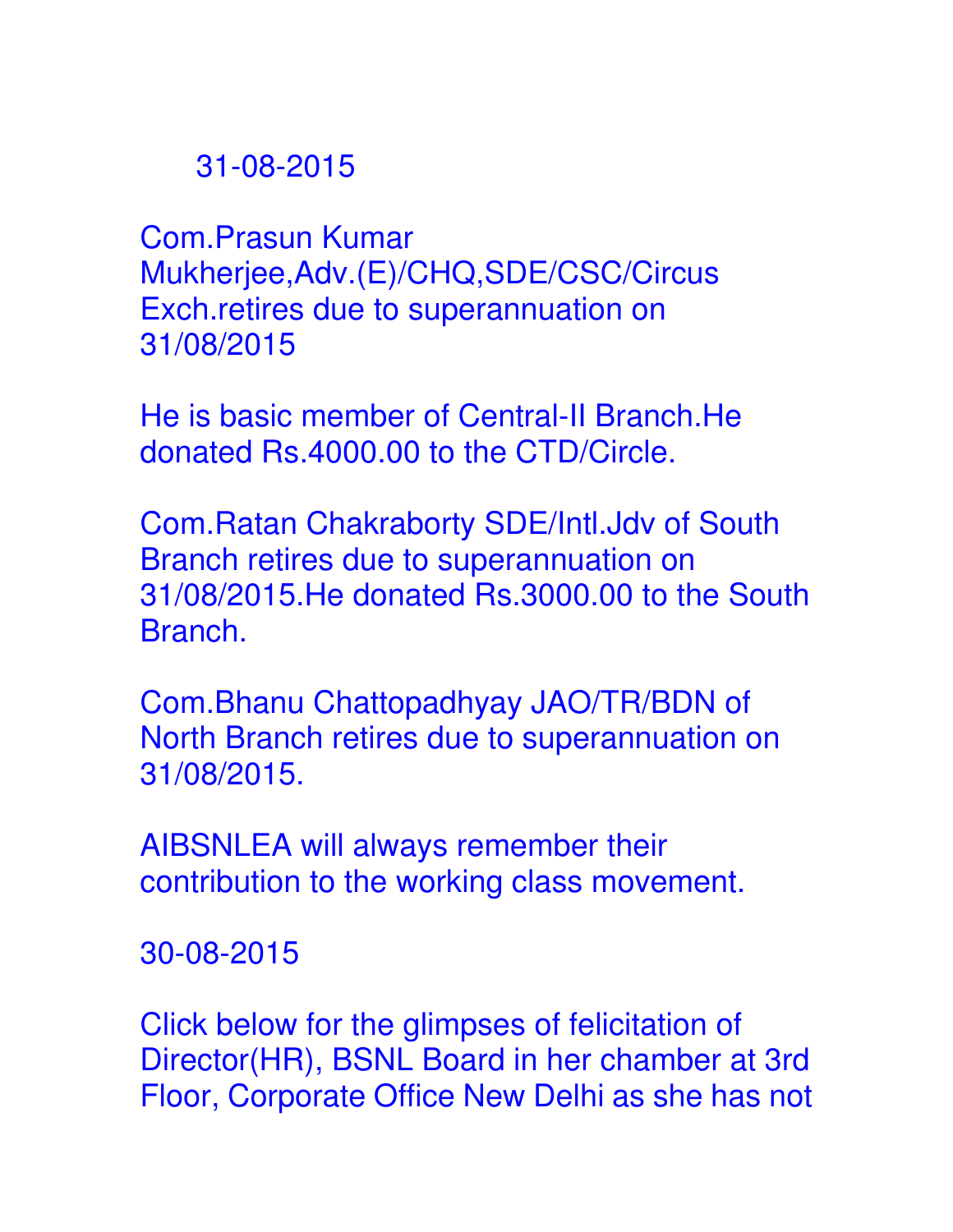attended the 2nd CWC Meeting at Kolkata due to some official business>>>>>>>>>>>>>> <<<Photo1>>>> <<<Photo2>>>

29-08-2015

CS,ACS & AFS attended the Open Session of 7th CC of BSNLEU/CTD at Chandannagar on 29/08/2015.CS in his deliberation emphasized upon the unbiased co-ordination of FORUM lead by BSNLEU to forge unity in order to strenghten the struggle to save BSNL.

28-08-2015

REPORT OF FIFTH CIRCLE CONFERENCE OF AIBSNLEA/KOLATA CIRCLE

After completion of CWC 2015, Kolkata, the Fifth Circle Conference of Calcutta Telephone Circle was held on 27th Aug. 2015 at Swami Vivekananda Auditorium, Rajya Yuva Kendra ,Moulali, Kolkata.It was held just two years after the 4th Conference held in August 2013.

The conference was inaugurated with hosting of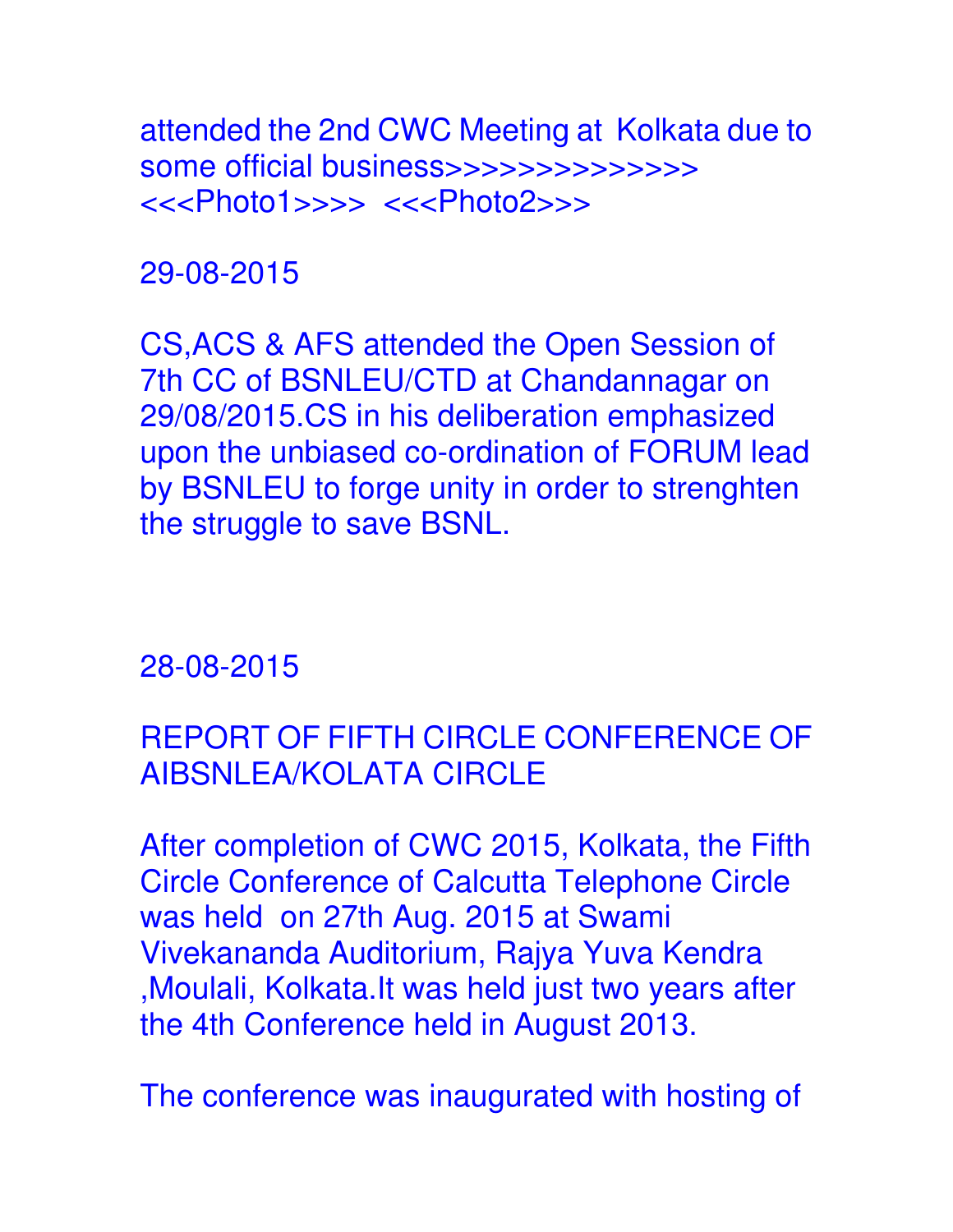AIBSNLEA flag by Circle President Com. Tridip Chakrborty in presence of our beloved Com. Prahlad Rai GS, veteran leader Com. Amit Gupta, Com. Bijoy Bhattacharjee OS(East), Com. Basudeb Chakraborty AGS(Fin.), Com. Prasun Kumar Mukherjee , Advisor ( East),Com.Alakendra Singh AFS/CHQ, Com. Prasun Kumar Mukhopadhyay CS/CTD, all Circle Office Bearers of Kolkata & delegates. We cheered with the slogan AIBSNLEA Zindabad, Long Live BSNL .President delivered his welcome speech & call for assembling in the auditorium.

ACS Com.Subhasis Mitra conducted the programme.

The main programme started with a inaugural songs by Smt. Supriya Kar, Smt. Bithi Mukherjee BS/TBZ, Smt. Rita Chatterjee,our members, followed by enchanting key board recital by Com. Nirmal Kumar Das, BS/Central-I.

 One minute silence for condolence to the departed soul was observed.Then President asked to place BS Report.All seven Branch Secretaries(North,South,Howrah,Central-I,Centr al-II,Telephone Bhavan & Teriti Bazar placed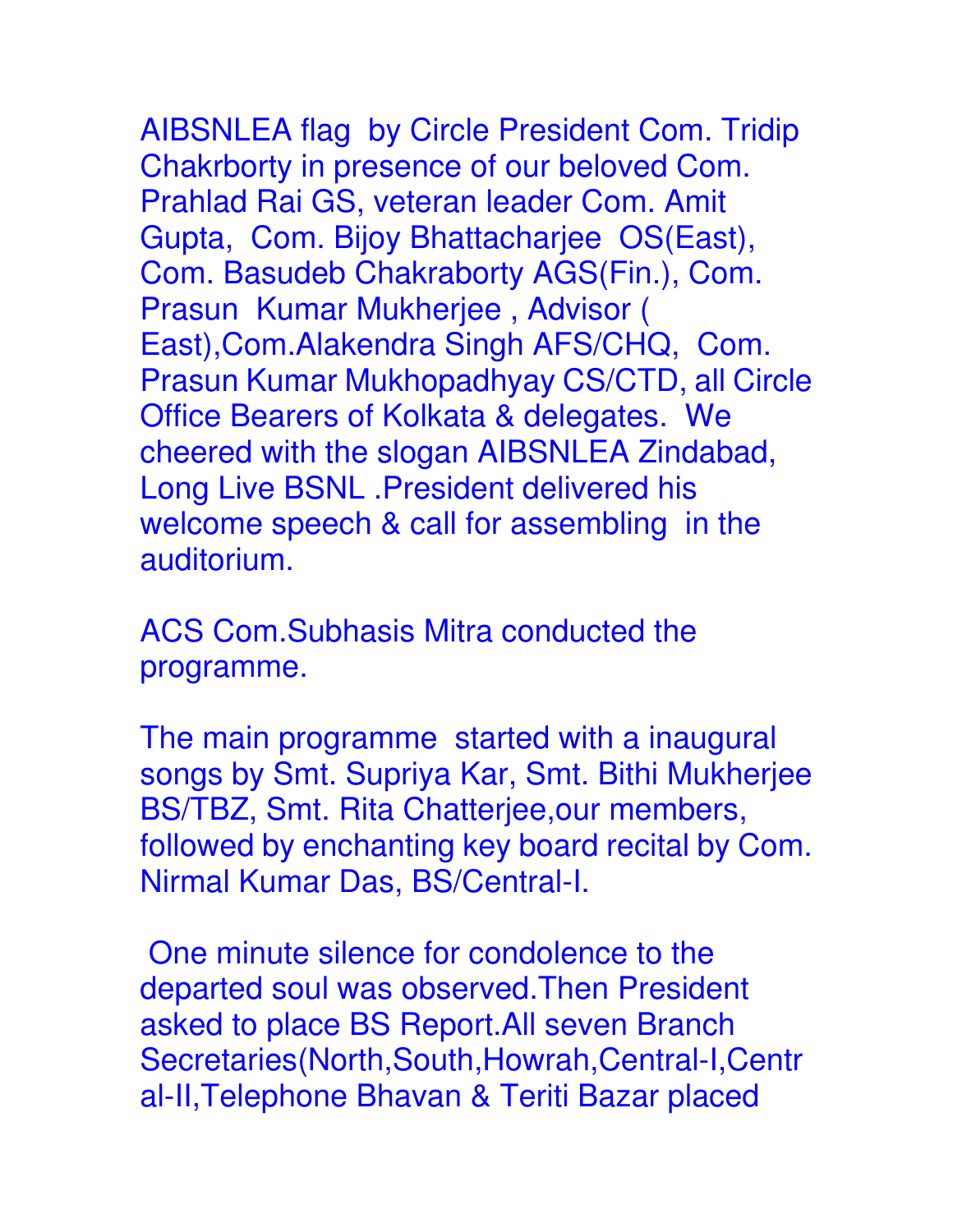organizational reports of respective branch.CS summed up.

After that CS Com. Prasun Kumar Mukhopadhyay placed a brief but all embracive Report for the last term and Com. Maloy Bhattacharya,FS placed the Audited Accounts for the last two years.

Com. Prahlad Rai GS, Com.Bijoy Bhattacharjee OS(E),Com.Alakenndra Singh AFS/CHQ, Com.Basudeb Cakraboty AGS(Fin) ,Com.Prasun Kumar Mukherjee Adv(E) ,Com.Swapan Bose, President / WBT, Com.Aniruddha Bose ACS/WBT & Com. Amit Gupta AGS/ AIRBSNLEWA were felicitated with flower bouquet and memento of 5th Circle Conference. Memento of CWC for Honorable Dir(HR) Smt.Sujata T Ray was handed over to GS for onward transmission.The first copy of the colourful souvenir to mark the occasion was presented to GS by President and uncovered.

Com. Prahlad Rai, GS while addressing the august house thanked the CS/CTD and full team of Kolkata for holding this historical CWC in a befitting manner. He elaborately explained the current problems of the executives including JAO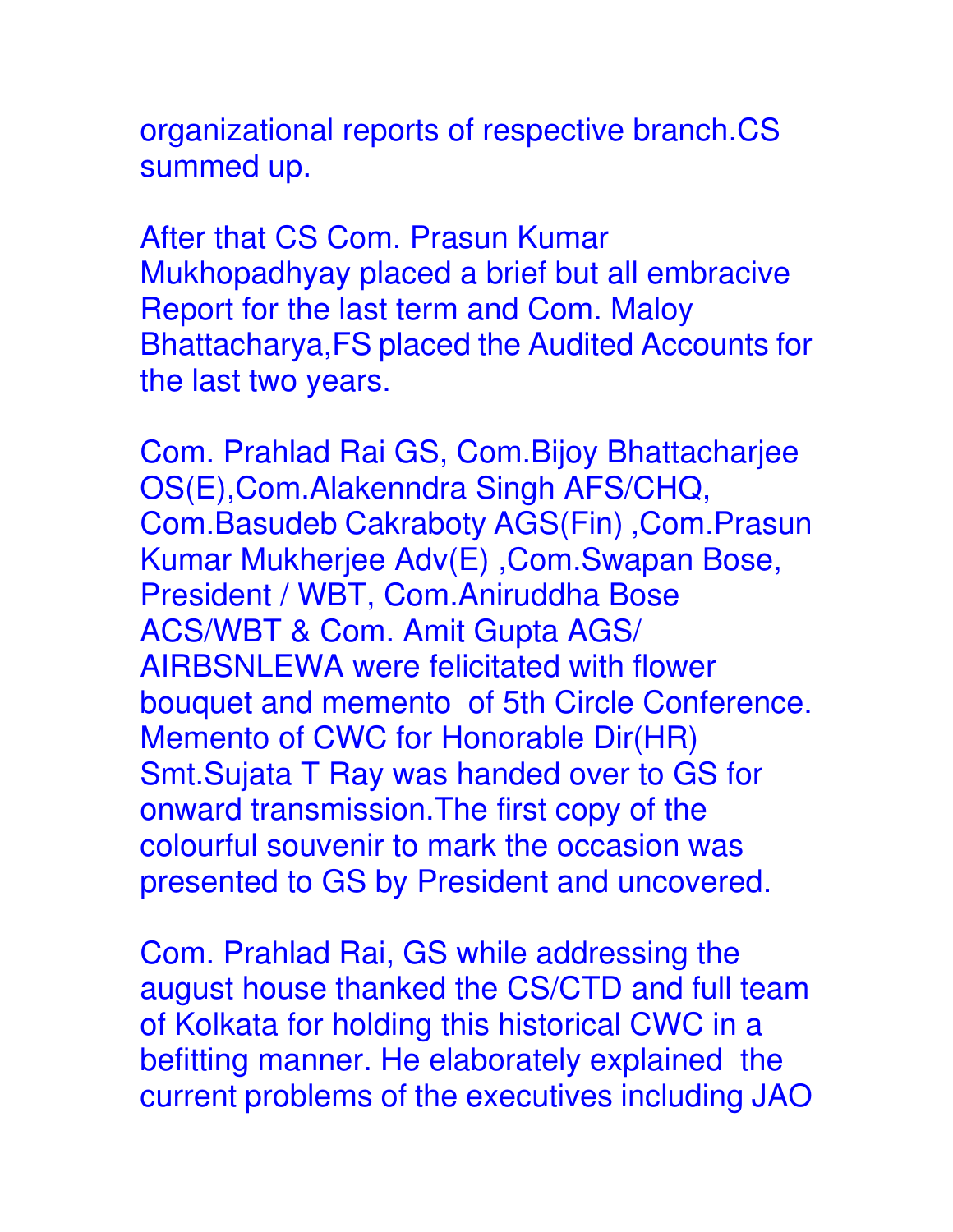## to AO, AO to CAO, CAO to DGM DPC, long awaiting JTO to SDE promotion 67% quota, SDE

to DE, DE to DGM DPC. All court cases, five increment case of JAO-2013 Batch, JTO Officiting case, JTO/RR, E2 – E3 pay scale, cadre hierarchy, ADOL/ restructuring , PPS post creation bilateral relation after MOU signed with AIGETOA etc. An interaction session followed .Delegates and participants from different branches expressed their grievances about the Kerala Court Case of JTO to SDE 67% Quota promotion. GS answered and explained each case and expressed that we are very much vigilant about this court case and our CS Kerala Com.Shaji is regularly supervising the case. GS also assured the early completion of DPC if the stay order is vacated in the court.GS intimated that he would meet Dir(HR) on the next morning & discuss about JAO 2013 batch 5 increment case & JTO/RR case.He also expressed that upgradation order of AD/OL is expected in September 2015.

During post lunch session, discussions on CS & FS report took place. Circle Secretary's Report and audited Accounts were adopted by the house unanimously. Some resolutions were also moved and passed by the house unanimously.